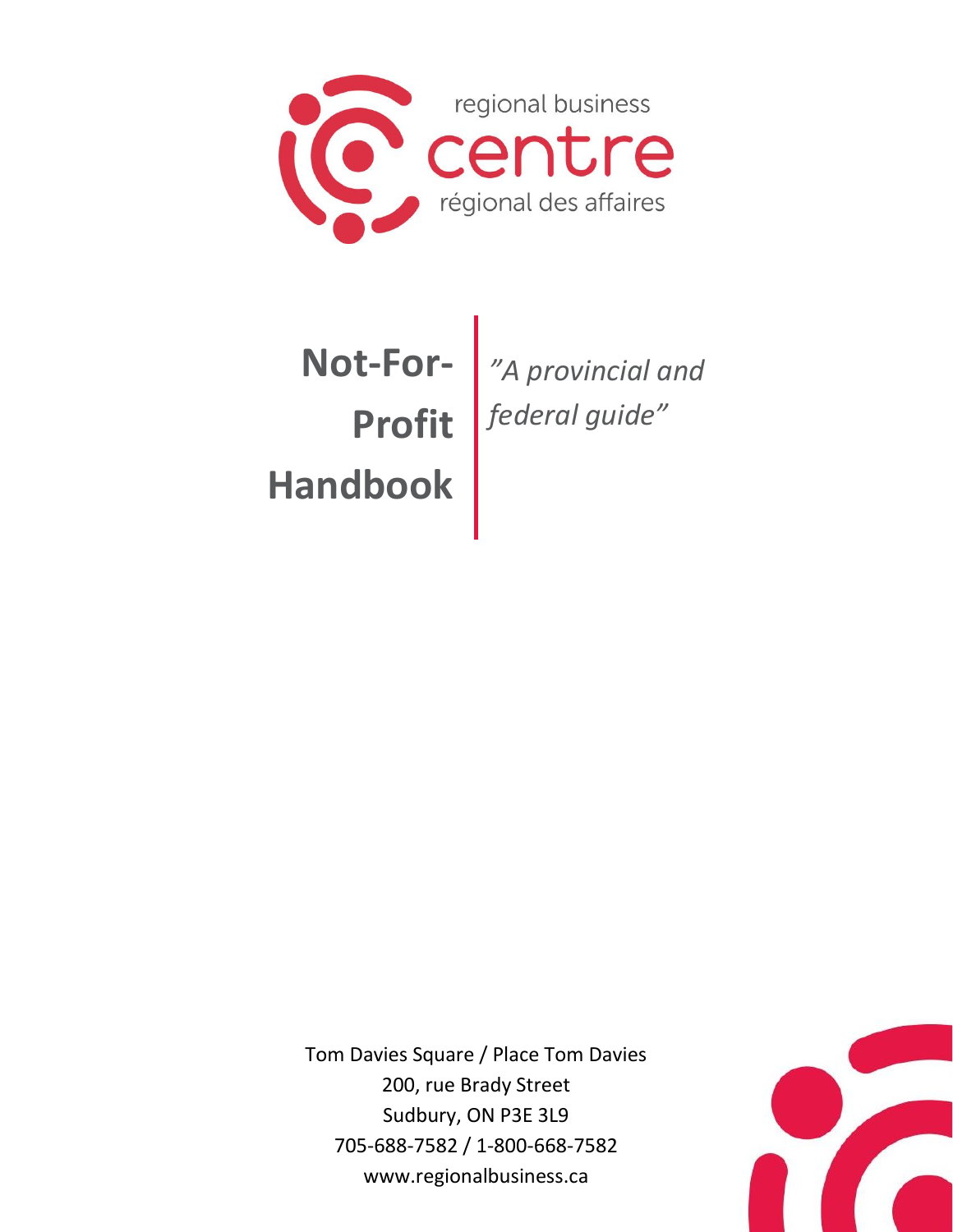

## NEED HELP WITH YOUR NEW BUSINESS VENTURE?

The regional Business Centre staff are ready to assist you throughout the process.





## **Our services include:**

- Information on starting and expanding a business
- Assistance with business plan development
- Guidance on regulations, licenses and registrations
- Market research and access to resource library
- Access to loans, grants and other financial incentive programs
- Business seminars, networking and mentoring opportunities
- Online business registrations
- One-on-one consultations

## Be sure to pick up the following guides:

- **Starting a Small Business**
- Writing a Business Plan
- The Funding Handbook
- **Greater Sudbury Statistics Handbook**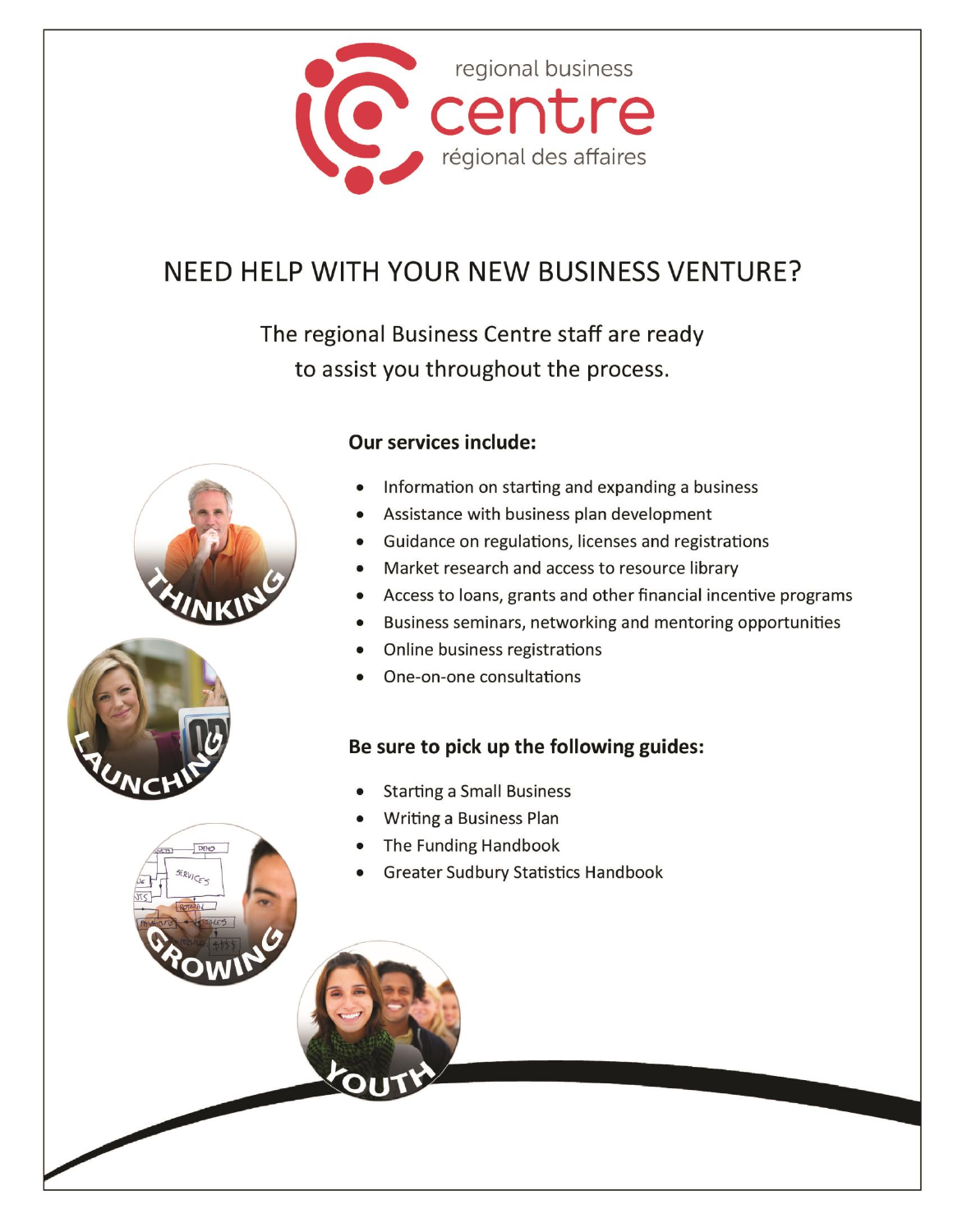# **Thank you to our collaborators**

## **Merci a nos collaborateurs**



**Follow up on social media!**





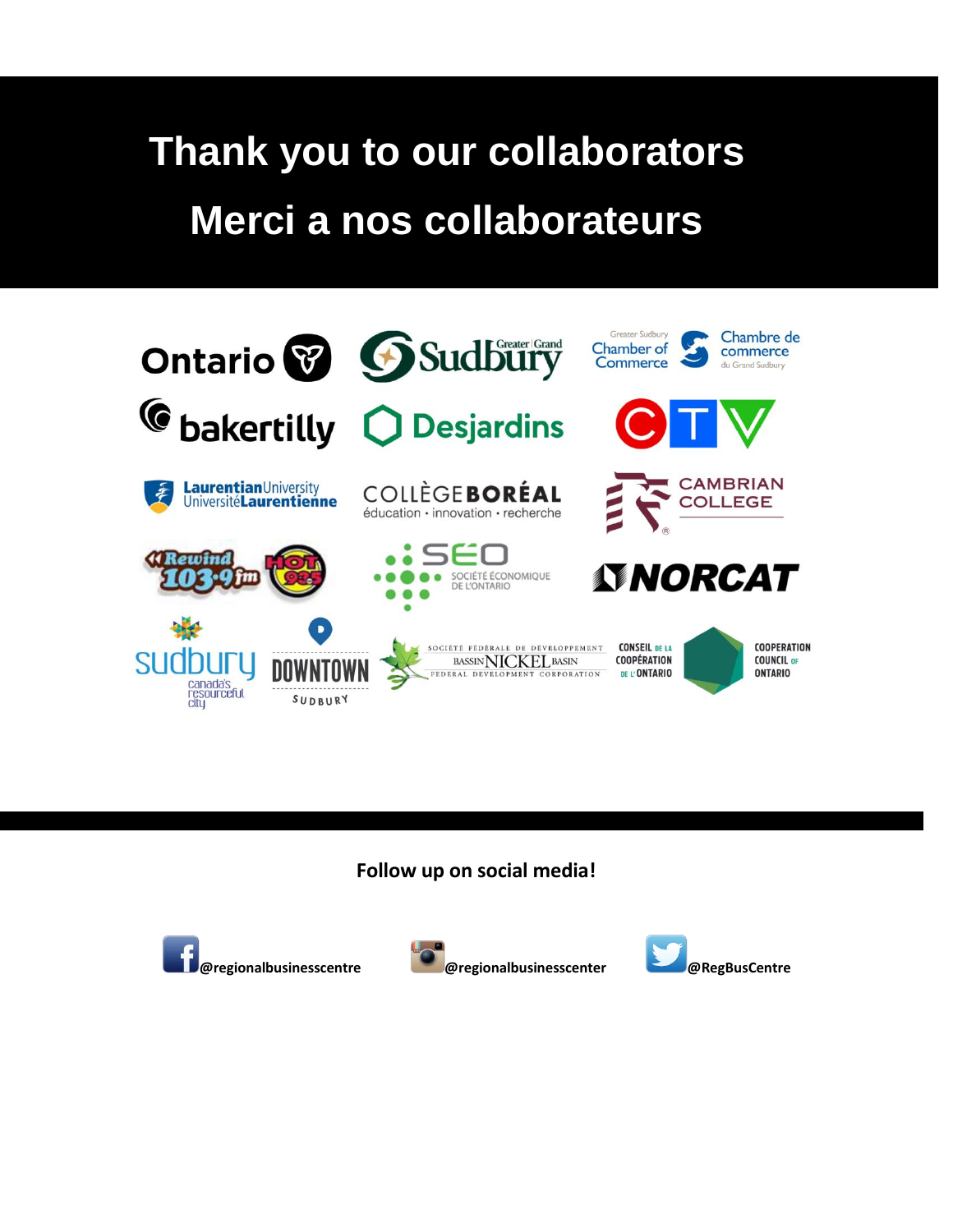## **Table of Contents**

| INCORPORATING A NOT-FOR-PROFIT INCORPORATION 7                                         |  |
|----------------------------------------------------------------------------------------|--|
| PRIMER FOR DIRECTORS OF NOT-FOR-PROFIT CORPORATIONS (RIGHTS, DUTIES AND PRACTICES). 11 |  |
|                                                                                        |  |
|                                                                                        |  |
|                                                                                        |  |
|                                                                                        |  |
|                                                                                        |  |
|                                                                                        |  |
|                                                                                        |  |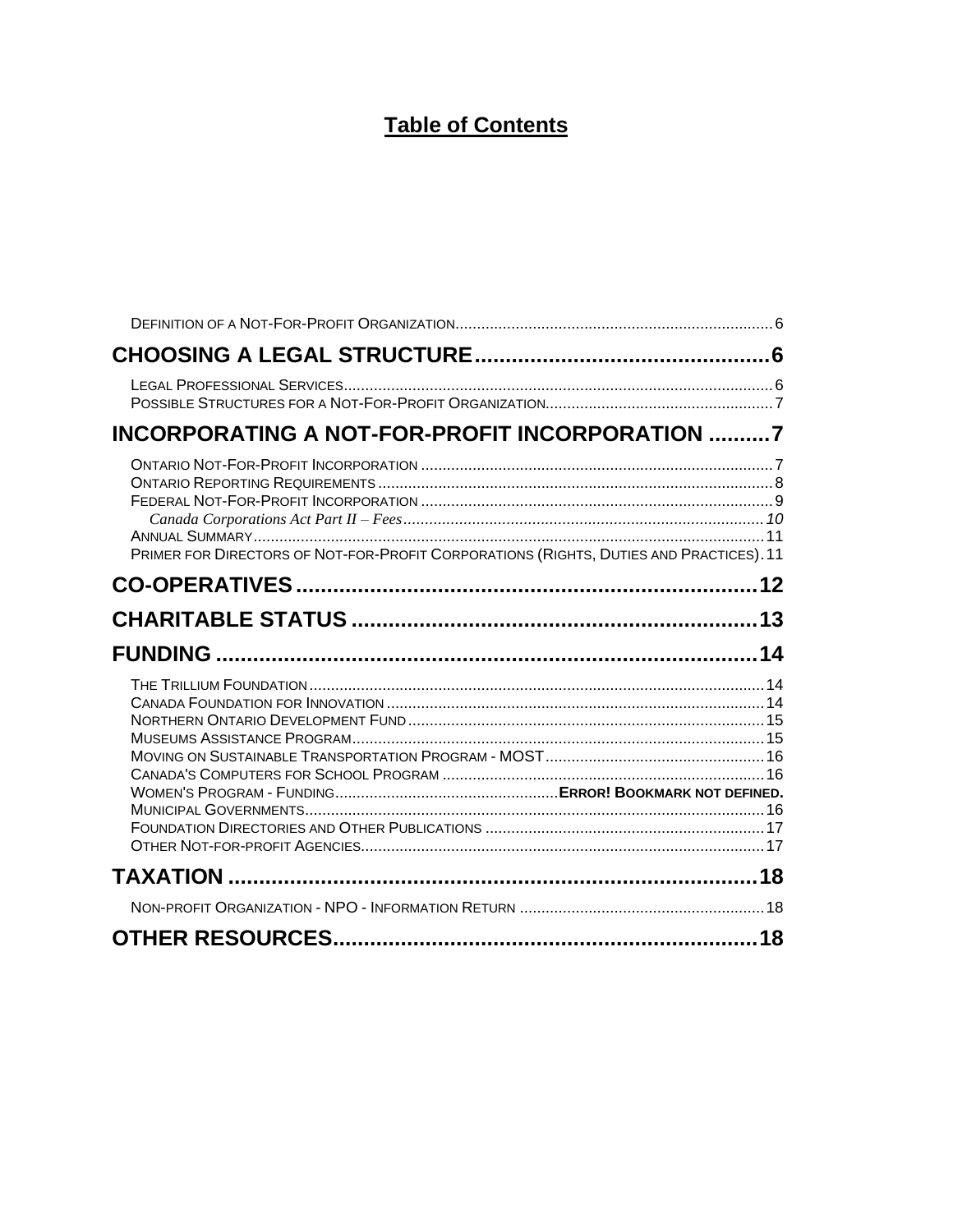| Social Enterprise vs. Non-Profit vs. Charity                                                                                                                                               |                                                                                                                                                                                                                                                                                                                                                                                                                                                       |                                                                                                                                                                                                                                                                                                                                                                                                                                                                                           |  |
|--------------------------------------------------------------------------------------------------------------------------------------------------------------------------------------------|-------------------------------------------------------------------------------------------------------------------------------------------------------------------------------------------------------------------------------------------------------------------------------------------------------------------------------------------------------------------------------------------------------------------------------------------------------|-------------------------------------------------------------------------------------------------------------------------------------------------------------------------------------------------------------------------------------------------------------------------------------------------------------------------------------------------------------------------------------------------------------------------------------------------------------------------------------------|--|
| <b>Type of</b><br>Organization                                                                                                                                                             | <b>Advantages</b>                                                                                                                                                                                                                                                                                                                                                                                                                                     | <b>Disadvantages</b>                                                                                                                                                                                                                                                                                                                                                                                                                                                                      |  |
| <b>Social</b><br><b>Enterprise</b><br>Combining for-<br>profit operations<br>and philanthropic<br>non-profit goals,<br>sustaining itself<br>without relying on<br>grants and<br>donations. | Can operate with any legal<br>structure<br>Owner can determine how<br>revenue is shared with<br>philanthropic causes<br>None of the regulations that<br>$\bullet$<br>apply to non-profits and<br>charities<br>No specific definition for what<br>a social enterprise involves                                                                                                                                                                         | Cannot issue official donation<br>receipts for income tax<br>purposes<br>Not exempt from paying<br>$\bullet$<br>income tax                                                                                                                                                                                                                                                                                                                                                                |  |
| <b>Non-Profit</b><br>Organization that is<br>not conducting its<br>activities primarily<br>to make a profit,<br>operating<br>exclusively for any<br>purpose except<br>profit.              | Legal entity if incorporated<br>(you must incorporate to<br>obtain legal non-profit status)<br>Possible tax advantages<br>Does not have a spending<br>requirement<br>Can operate as an<br>unincorporated association: a<br>group of people who have<br>decided to do things together<br>for a purpose or goal other<br>than profit $-$ option for those<br>who do not wish to register a<br>business or incorporate (i.e.<br>volunteer organizations) | More complex record keeping<br>$\bullet$<br>and tax returns<br>Must follow rules indicated in<br>$\bullet$<br><b>Not-for-Profit Corporations</b><br>Act<br>Cannot issue official donation<br>receipts for income tax<br>purposes<br>may claim a partial rebate of<br>$\bullet$<br>GST/HST paid on eligible<br>purchases<br>May have to file a T2 return<br>$\bullet$<br>(if incorporated) or an<br>information return (Form<br>T1044) or both within six<br>months of its fiscal year-end |  |
| <b>Charity</b><br>Charitable<br>organization, public<br>foundation, or<br>private foundation<br>registered with the<br>Canada Revenue<br>Agency.                                           | Tax advantages (to issue<br>official donation receipts and<br>not have to pay income tax,<br>you have to apply to be a<br>registered charity. If you are<br>not registered, you do not<br>qualify for these advantages)<br>Designation by the CRA as a<br>charitable organization, a<br>public foundation, or a private<br>foundation<br>Exempt from paying income<br>tax                                                                             | Must apply to the CRA and<br>be approved for registration<br>as a charity<br>Must use resources for<br>$\bullet$<br>charitable activities and have<br>charitable purposes, and<br>spend a minimum amount on<br>its own charitable activities<br>is designated by the CRA as<br>a charitable organization, a<br>public foundation, or a private<br>foundation<br>Cannot use its income to<br>$\bullet$<br>personally benefit its<br>members                                                |  |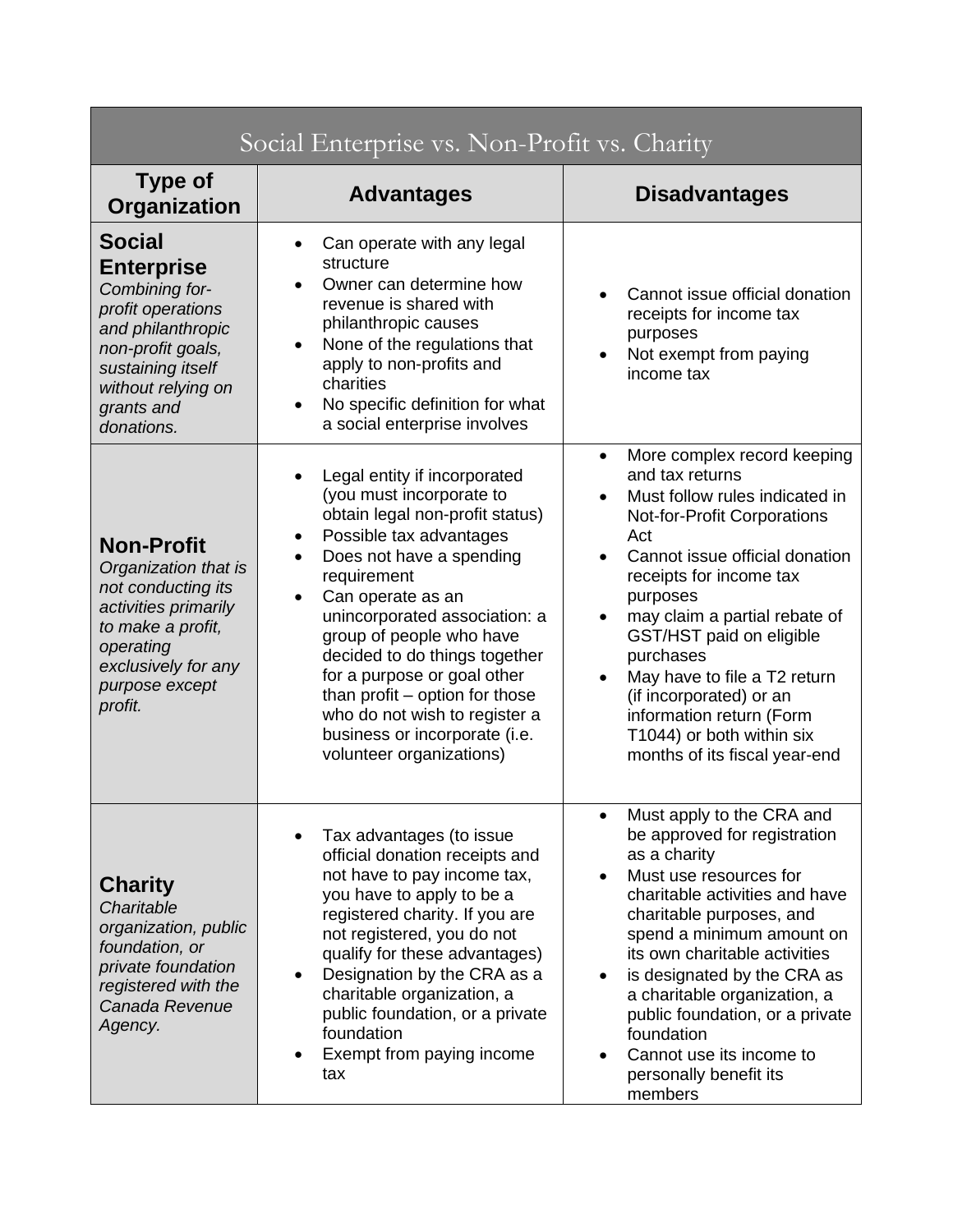## <span id="page-5-0"></span>**Definition of a Not-For-Profit Organization**

A group, institution, or corporation formed for the purpose of providing goods and services under a policy where no individual (e.g., stockholder, trustee) will share in any profits or losses of the organization. Profit is *not* the primary goal of nonprofit entities. Profit may develop, however, under a different name (e.g., surplus, increase in fund balance). Assets are typically provided by sources that do not expect repayment or economic return. Usually, there are restrictions on resources obtained. Examples of nonprofit organizations are governments, charities, universities, religious institutions, and some hospitals. Most nonprofit organizations have been granted exemption from federal taxes by the Internal Revenue Service. Many of these organizations refer to themselves according to the IRS Code section under which they receive exempt status (i.e., 502(c)(3) organization). This identification lets donors know that their contributions to this organization may be deductible for income tax purposes.

For example, a not-for-profit theatre club may hold a bake sale to raise money, which would then be used to buy costumes for the club.

## <span id="page-5-1"></span>**Choosing a Legal Structure**

## <span id="page-5-2"></span>**Legal Professional Services**

As there are a number of legal issues involved in selecting a legal structure for a not-for-profit organization, it may be important to contact a lawyer. The Law Society of Upper Canada offers a Lawyer Referral Service. For a nominal fee, one can receive a referral to a lawyer, and a free legal consultation of up to a half hour.

#### **For further information:**

Please call 1-800-668-7380

Visit the website: Law Society of Upper Canada

Link: [www.lsuc.on.ca/](http://www.lsuc.on.ca/)

See the Document: Protecting Your Interests > Legal Issues for Small Business

Link: [www.canadabusiness.ca/eng/guide/page/2547/2277/](http://www.canadabusiness.ca/eng/guide/page/2547/2277/)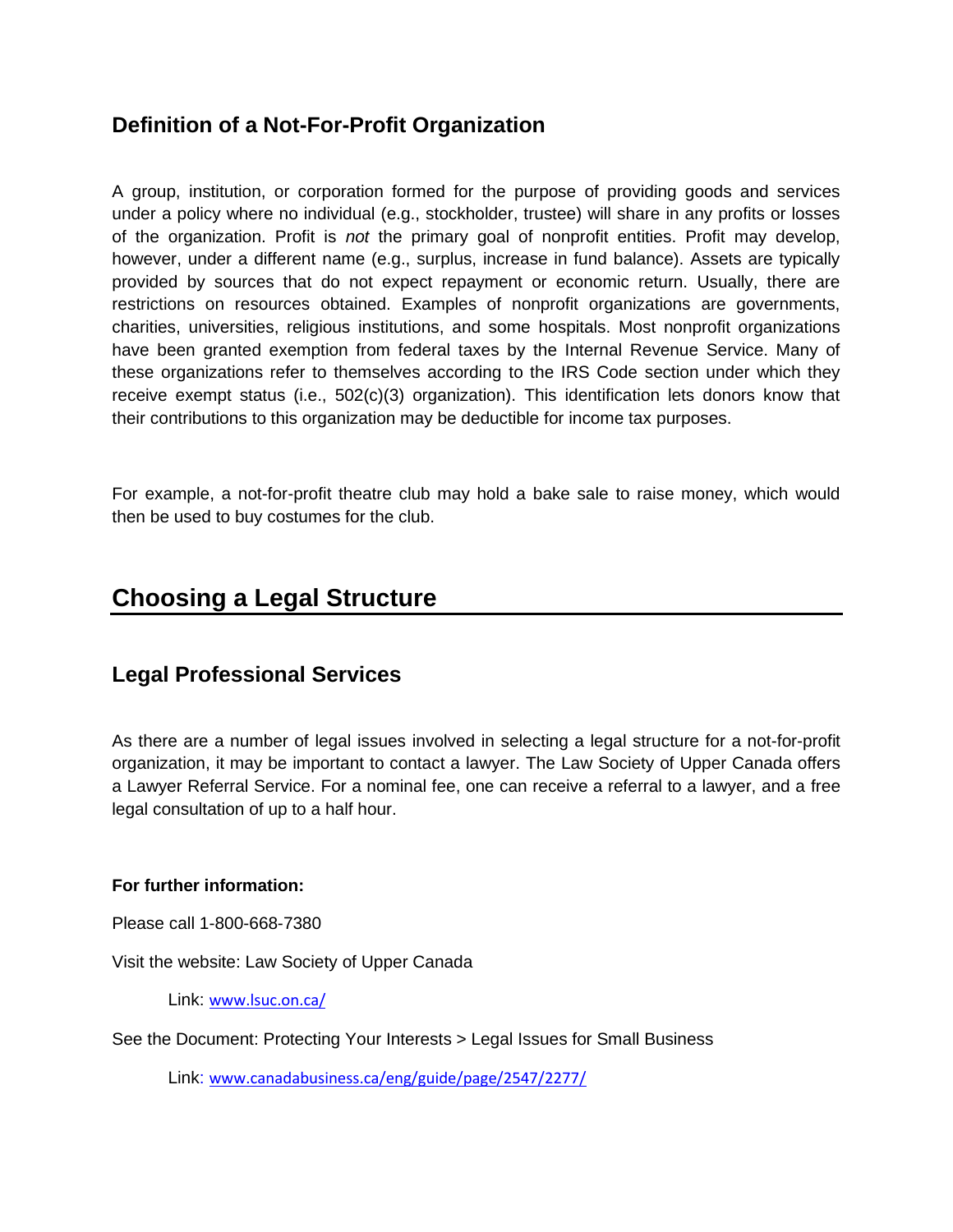## <span id="page-6-0"></span>**Possible Structures for a Not-For-Profit Organization**

Not-for-profit groups can organize in a variety of methods. It is important to contact legal professional services when deciding on the structure most suited to the organizations' planned activities.

Generally, the three main methods of creating a not-for-profit organization include:

- 1. Provincial Incorporation
- 2. Federal Incorporation
- 3. Establishing a Co-operative

It is possible for a not-for-profit organization to operate under a name without any form of registration. Such an organization may, however, have difficulty entering a number of common business transactions including banking services, signing leases and entering into other types of contracts. There is also a greater liability risk for a member if unincorporated. Questions regarding this type of not-for-profit structure and any legal documentation that may be required when creating this type of organization should be addressed to legal counsel.

## <span id="page-6-1"></span>**Incorporating a Not-For-Profit Incorporation**

A not-for-profit organization can be incorporated at either the federal or provincial level. There must be a fixed number of directors, not fewer than 3, and each director must be at least 18 years of age.

## <span id="page-6-2"></span>**Ontario Not-For-Profit Incorporation**

Under the *Ontario Corporations Act* (CA), individuals who wish to incorporate a not-for-profit corporation at the Ontario level must submit a number of documents to the Companies and Personal Property Security Branch of the Ministry of Government Services (MGS).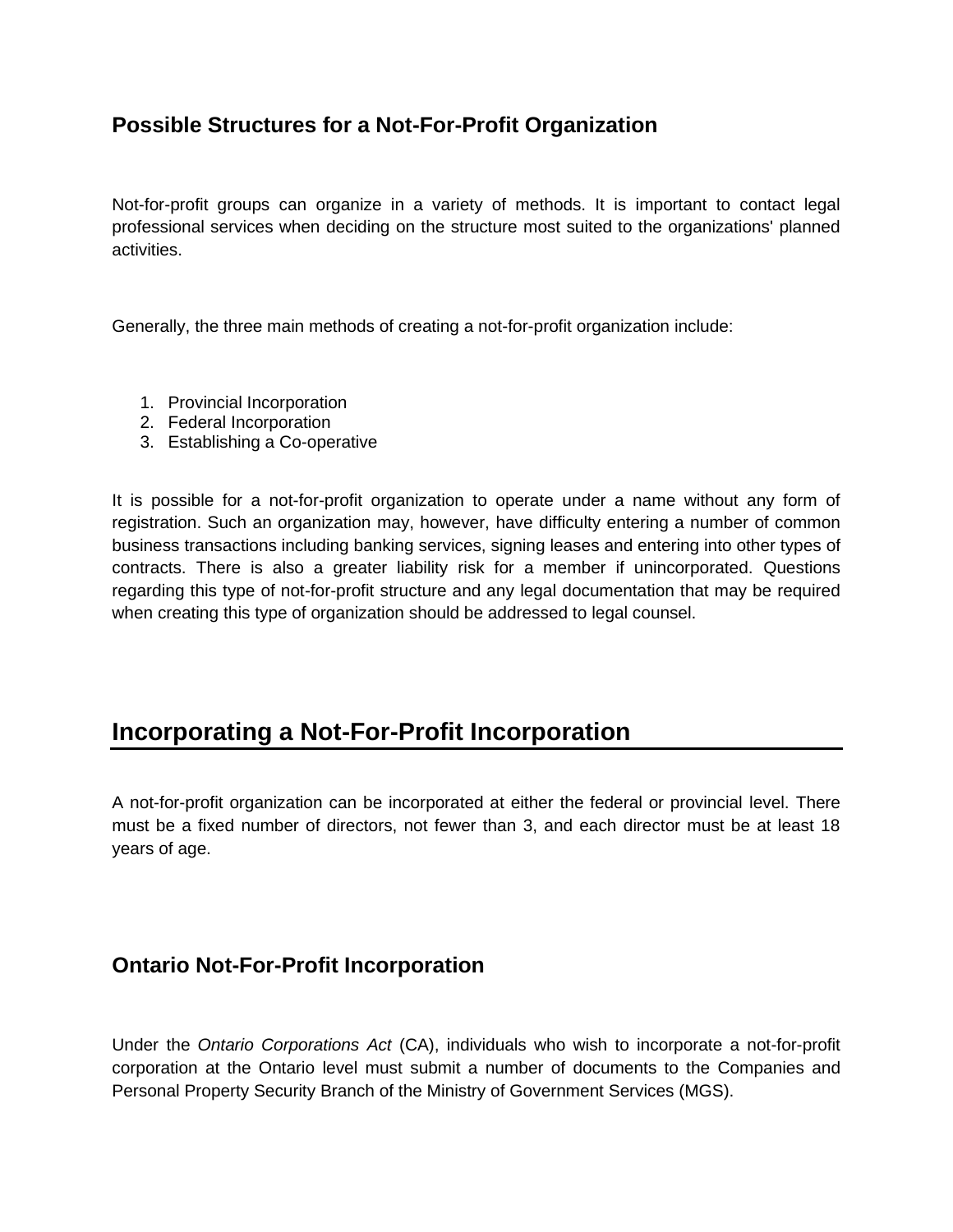Many not-for-profit organizations incorporate to:

- Operate under a formal structure
- Qualify for funding
- Apply for charitable licenses
- Hold title to land
- Limit the personal liability of their members

To incorporate your Ontario not-for-profit organization, mail the following items to the Companies and Personal Property Security Branch:

- Application for Incorporation of a Corporation without Share Capital, Form 2
- NUANS name search report
- Fee that ranges from \$155.00 to \$255.00 depending on the processing time
- Cover letter that includes your business' contact information

#### **For further information:**

Please call 1-800-361-3223

## <span id="page-7-0"></span>**Ontario Reporting Requirements**

Within 60 days of incorporation, one is required to file an Initial Return with the Corporate Notices Section of the Ministry of Government Services (MGS) setting out the prescribed corporate information (e.g. head office address, directors and five most senior officers) with the Companies and Personal Property Security Branch.

#### **For further information:**

Please call 1-800-361-3223

Visit the website: Reporting Requirements

<span id="page-7-1"></span>Link: [https://www.ontario.ca/page/form-initial-return-notice-change-making-changes](https://www.ontario.ca/page/form-initial-return-notice-change-making-changes-corporate-information)[corporate-information](https://www.ontario.ca/page/form-initial-return-notice-change-making-changes-corporate-information)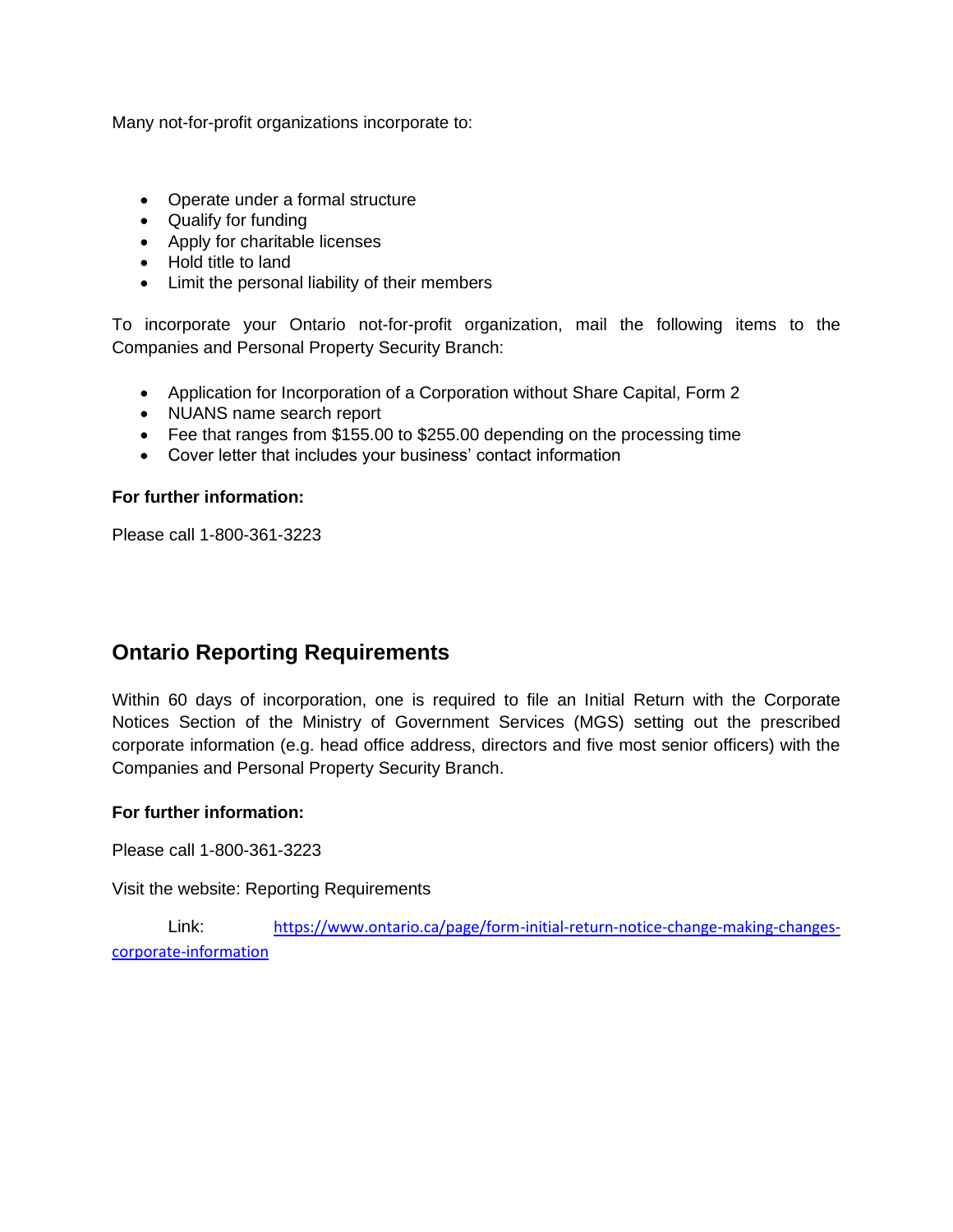## **Federal Not-For-Profit Incorporation**

Federal incorporation affords corporations heightened name protection, second only to trademark protection. This means they can carry out their activities across Canada under their name. Not-for-profit organizations are incorporated at the federal level under the *Canada Corporations Act - Part II.* This includes both charitable corporations and membership corporations, such as social, professional or fraternal organizations.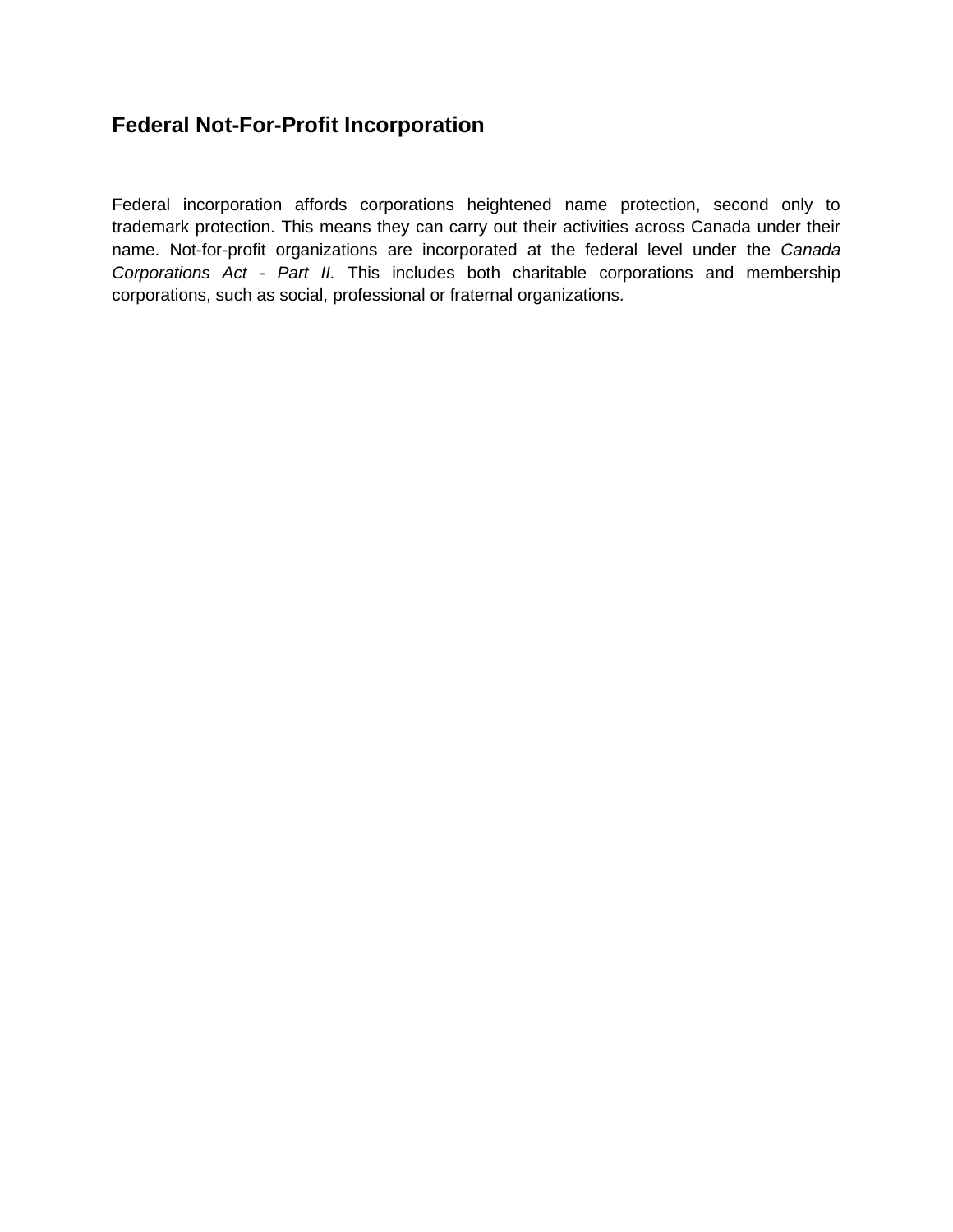#### <span id="page-9-0"></span>*Canada Corporations Act* **Part II – Fees**

The following is the fee schedule used by Corporations Canada for applications or requests under the *Canada Corporations Act*. The fees are set by section 56 and Schedule 2 of the *Canada Corporations Regulations*.

#### **Application or request for:**

| A) Letters Patent                       | \$200.00                              |
|-----------------------------------------|---------------------------------------|
| B) Supplementary Letters Patent         | \$50.00                               |
| C) General By-law amendment             | No fee                                |
| D) Surrender of charter and dissolution | No fee                                |
| E)<br>Name search by Corporations       | \$15.00 per search                    |
| Canada                                  |                                       |
| F) Submission of annual summary         | \$30.00                               |
| G) Uncertified copies of documents      | \$1.00 per document if in excess of 9 |
|                                         | documents                             |
| H) Certified copy of a document         | \$10.00                               |
| I) Certificate of corporate status      | \$10.00                               |
| J) Letters Patent of Continuance Under  | \$200.00                              |
| Part II for a corporation created by a  |                                       |
| <b>Special Act of Parliament</b>        |                                       |
| K)<br>Registration of mortgages<br>or   | \$10.00                               |
| charges under subsection 68(6)          |                                       |

<https://www.ic.gc.ca/eic/site/cd-dgc.nsf/eng/cs07889.html>

#### **For further information:**

Please call 1-800-333-5556

See the Document: Policies, Guidelines and Procedures

Link:<https://corporationscanada.ic.gc.ca/eic/site/cd-dgc.nsf/eng/cs06649.html>

See the Document: General Overview of the *Canada Corporations Act* Part II

Link: <https://laws-lois.justice.gc.ca/eng/acts/c-44/>

See the Document: Legislation and Other Related Documents

Link: [www.ic.gc.ca/eic/site/cd-dgc.nsf/eng/h\\_cs02150.html](http://www.ic.gc.ca/eic/site/cd-dgc.nsf/eng/h_cs02150.html)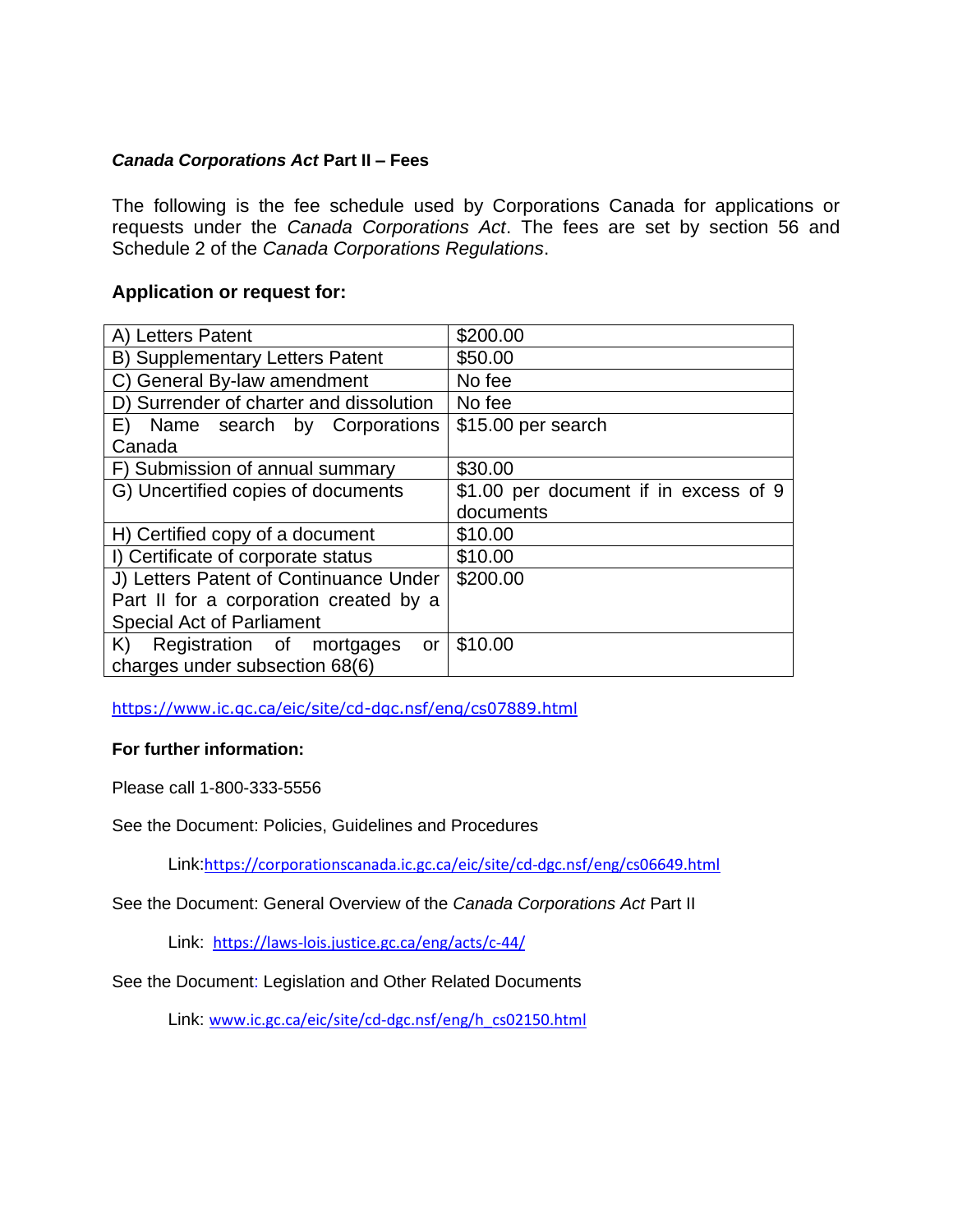## <span id="page-10-0"></span>**Annual Summary**

Once incorporated, a not-for-profit corporation must file an Annual Summary, along with the \$30 filing fee, with Corporations Canada. It must be filed between March 31<sup>st</sup> and June 1<sup>st</sup> of each year, containing information regarding the corporation as of March 31<sup>st</sup> in the same year. A blank Annual Summary form can be obtained from Corporations Canada's website. Failure to file for two consecutive years can result in the dissolution of the corporation (section 133 of the CCA).

Failure to submit the \$30 filing fee will result in a notation being placed on Corporations Canada's website indicating that the Annual Summary for the particular year was filed without the fee. Corporations Canada will also forward a Notice of Default to you stating that until you pay the filing fee, the corporation has not fulfilled its obligation. Failure to file and/or to pay the filing fee for two consecutive years can result in the dissolution of the corporation (section 133 of the CCA).

#### **For further information:**

Please call 1-800-333-5556

## <span id="page-10-1"></span>**Primer for Directors of Not-for-Profit Corporations (Rights, Duties and Practices)**

Industry Canada has prepared a handbook for directors and officers of not-for-profit corporations to explain duties, rights and liabilities.

#### **For further information:**

See the Document: Primer for Directors of Not-for-Profit Corporations (Rights,

Duties and Practices)

Link: [www.ic.gc.ca/eic/site/cilp-pdci.nsf/eng/h\\_cl00688.html](http://www.ic.gc.ca/eic/site/cilp-pdci.nsf/eng/h_cl00688.html)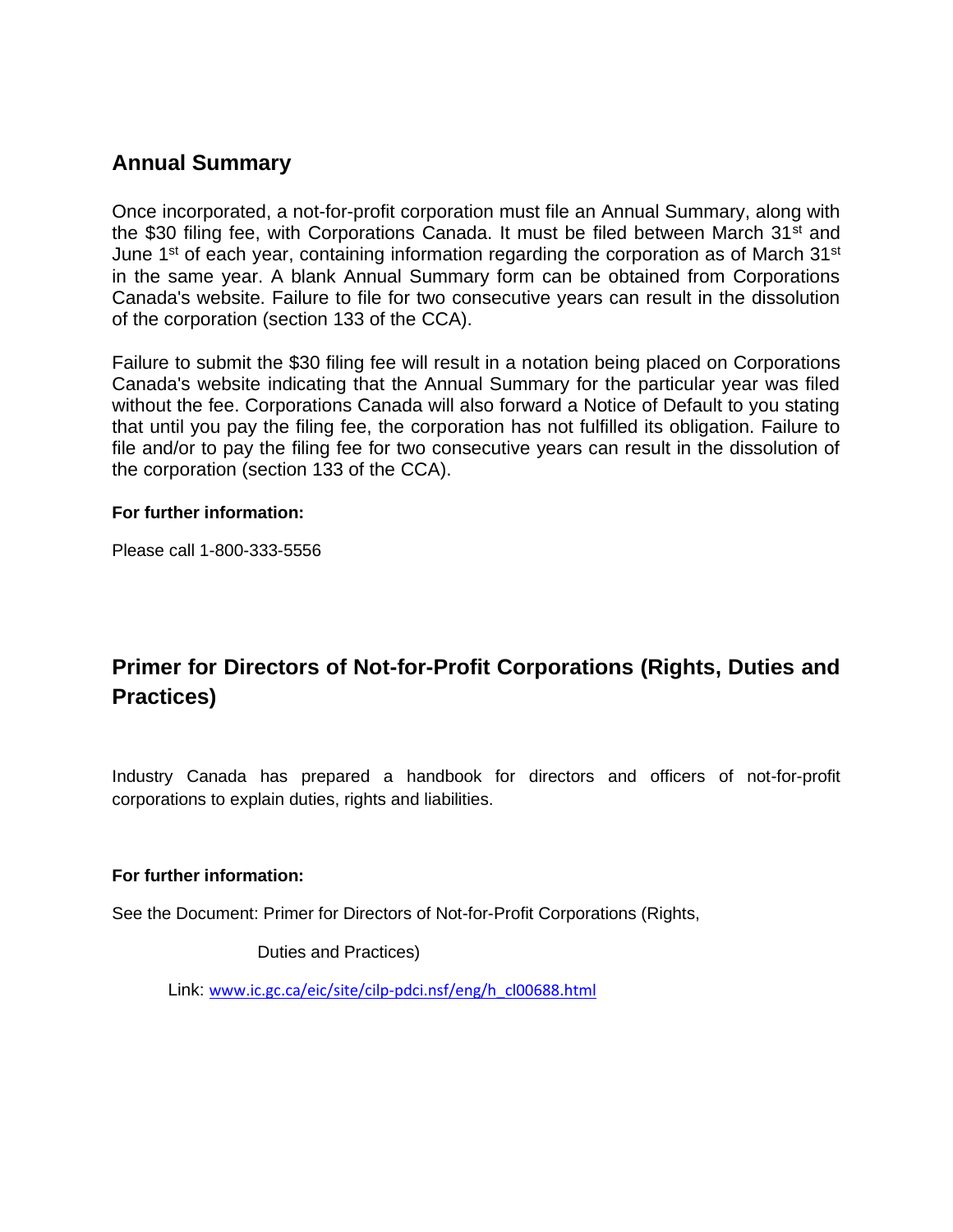<span id="page-11-0"></span>A co-operative is owned by an association of persons seeking to satisfy common needs (access to products or services, sale of their products or services, employment, etc.).

This association includes one or more kinds of users or stakeholders in the enterprise, such as:

consumers who use the enterprise to acquire products or services (such as a retail housing, health-care or day-care co-operative); producers (such as independent entrepreneurs, artisans or farmers) who use the enterprise to process and market the goods or services they have produced, or to buy products or services necessary to their professional activities; or workers who use the enterprise to secure their employment and control their working conditions.

Co-operatives operate democratically (one person, one vote) through two bodies: general meetings of the members or delegates, and the board of directors, at least two-thirds of whom are members elected at a general meeting. The delegate structure may reflect the size of the organization or the distance covered by the co-operative and include more than one delegate for each organization or territory represented.

The co-operative's start-up capital usually comes from co-operative shares purchased by members. Federal co-operatives, however, can raise capital by issuing investment shares to members or non-members.

#### **For further information:**

See the document: Co-operatives Info-Guide

*Link*:[https://www.ic.gc.ca/eic/site/106.nsf/eng/h\\_00073.html](https://www.ic.gc.ca/eic/site/106.nsf/eng/h_00073.html)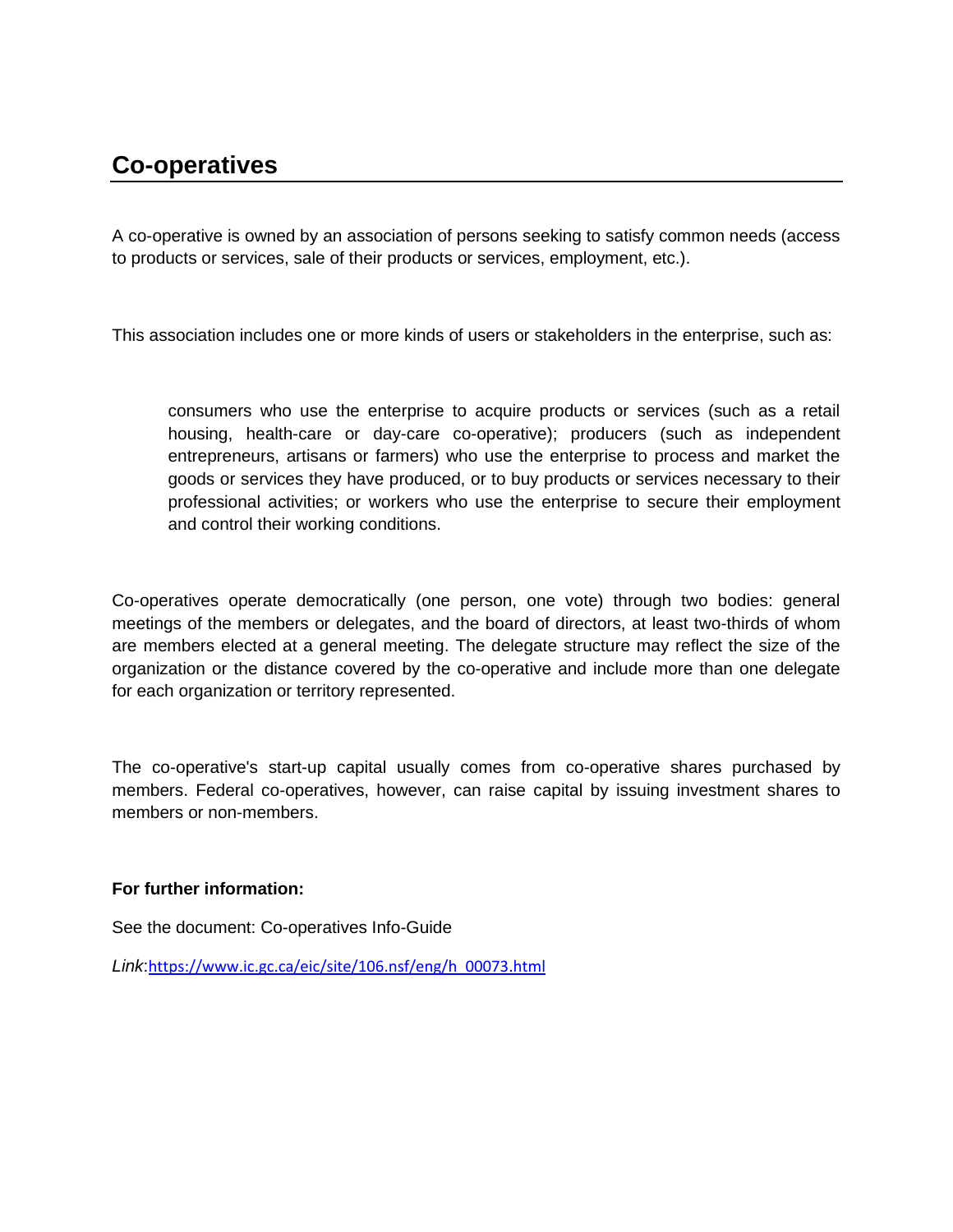## <span id="page-12-0"></span>**Charitable Status**

Canadians may receive tax relief for contributing to organizations that have charitable status. Generally, organizations with the primary purpose of benefiting the community as a whole (for example, the relief of poverty, advancement of religious instruction for the public good, advancement of education, animal welfare, etc.) may apply for charitable status.

The Charities Directorate of the Canada Revenue Agency (CRA) is responsible for charities under the *Income Tax Act*. It reviews applications for charitable registration, processes charities annual financial returns, provides technical advice to registered charities and the public, and monitors charities to ensure ongoing compliance with the law.

The Canada Revenue Agency (CRA) registers qualifying organizations as charities, gives technical advice on operating a charity and handles audit and compliance activities.

Registered charities are required to file an annual return with the CRA, a portion of which is available to the public, and must meet certain requirements of the *Income Tax Act* concerning their expenditures and activities.

More than 80,000 registered charities operate in Canada, in areas such as welfare, health, education and religion.

#### **For further information:**

Please call CRA at 1-800-267-2384

Visit the website: Charities Directorate

Link: [www.cra-arc.gc.ca/charities/](http://www.cra-arc.gc.ca/charities/)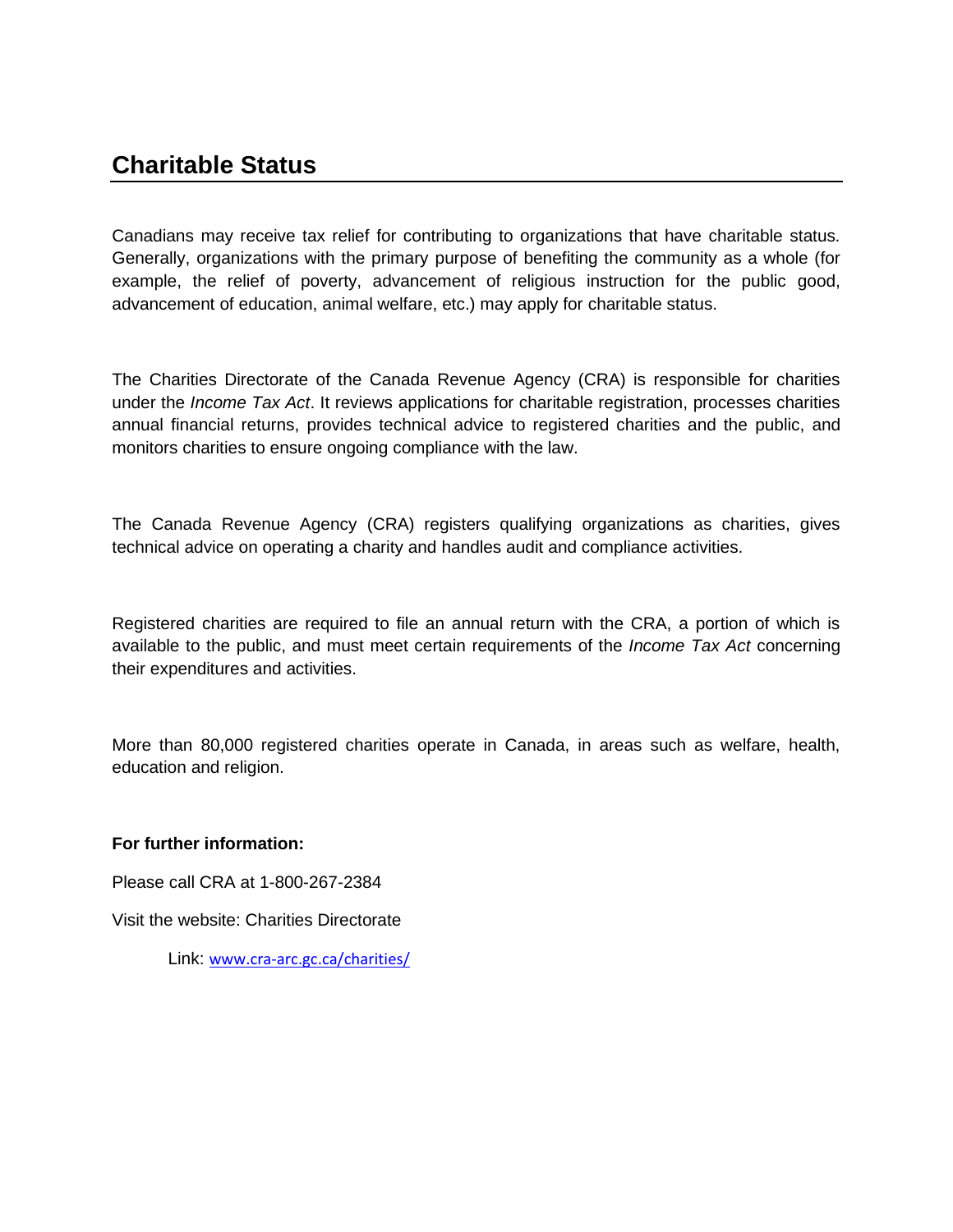## <span id="page-13-0"></span>**Funding**

While the options listed below do not cover all possible sources, they may assist in searching for possible funding:

## <span id="page-13-1"></span>**The Trillium Foundation**

This foundation, an agency of the Ontario Ministry of Culture, distributes funding for selected community-based initiatives and selected province-wide initiatives. Funding is allocated in four sectors; Arts and culture, Environment, Sports and Recreation and Human and Social Services.

#### **For further information:**

Please call 1-800-263-2887

Visit the website: Ontario Trillium Foundation

Link: [www.trilliumfoundation.org](http://www.trilliumfoundation.org/)

## <span id="page-13-2"></span>**Canada Foundation for Innovation**

The Canada Foundation for Innovation (CFI) is an independent corporation created in 1997 by the Government of Canada to fund research infrastructure. The CFI's mandate is to strengthen the ability of Canadian universities, colleges, research hospitals, and other non-profit institutions to carry out world-class research and technology development that will benefit Canadians.

#### **For further information:**

Please call 613-947-6496

Visit the website: Canada Foundation for Innovation

Link: [www.innovation.ca](http://www.innovation.ca/)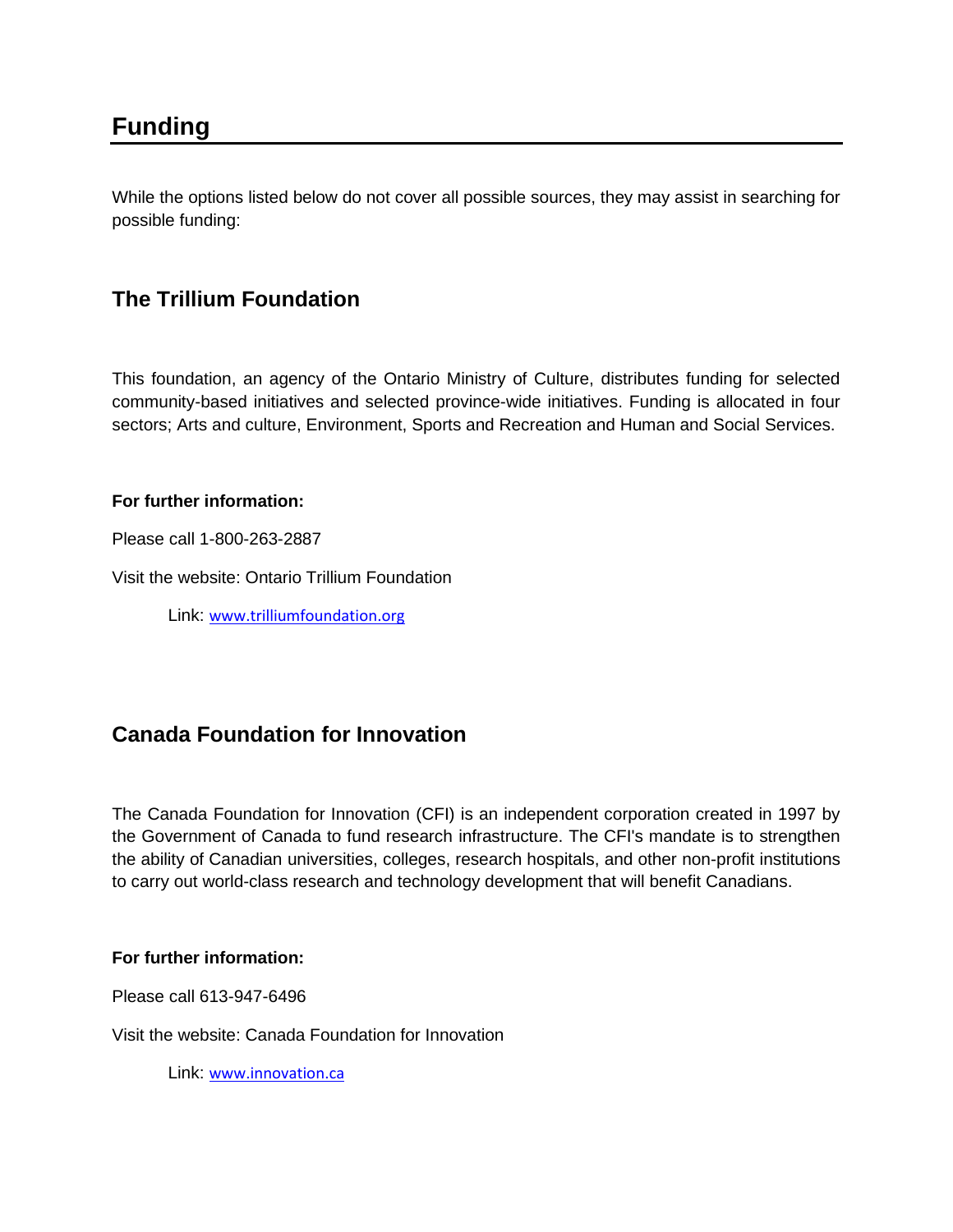### <span id="page-14-0"></span>**Northern Ontario Development Fund**

FedNor's Northern Ontario Economic Development Fund (NOEDF) is intended to strengthen Northern Ontario communities by supporting projects that address local needs and priorities and result in long term benefits including job creation, economic diversification, and enhanced business competitiveness.

#### **For further information:**

Please call 1-877-333-6673

Visit the website: FedNor

Link: [www.ic.gc.ca/eic/site/fednor-fednor.nsf/eng/home](http://www.ic.gc.ca/eic/site/fednor-fednor.nsf/eng/home)

See the document: Northern Ontario Development Program

Link: [www.ic.gc.ca/eic/site/fednor-fednor.nsf/eng/h\\_fn02348.html](http://www.ic.gc.ca/eic/site/fednor-fednor.nsf/eng/h_fn02348.html)

## <span id="page-14-1"></span>**Museums Assistance Program**

The Museums Assistance Program (MAP) provides financial assistance to Canadian museums and related institutions. Assistance is for museum activities that support the objectives of Canada's museum policy. The program is delivered by the regional offices of the Department of Canadian Heritage.

#### **For further information:**

Please call 819-997-7982

Visit the website: FedNor

Link: [www.ic.gc.ca/eic/site/fednor-fednor.nsf/eng/home](http://www.ic.gc.ca/eic/site/fednor-fednor.nsf/eng/home)

See the document: Museums Assistance Program

Link: [www.pch.gc.ca/pgm/pam-map/index-eng.cfm](http://www.pch.gc.ca/pgm/pam-map/index-eng.cfm)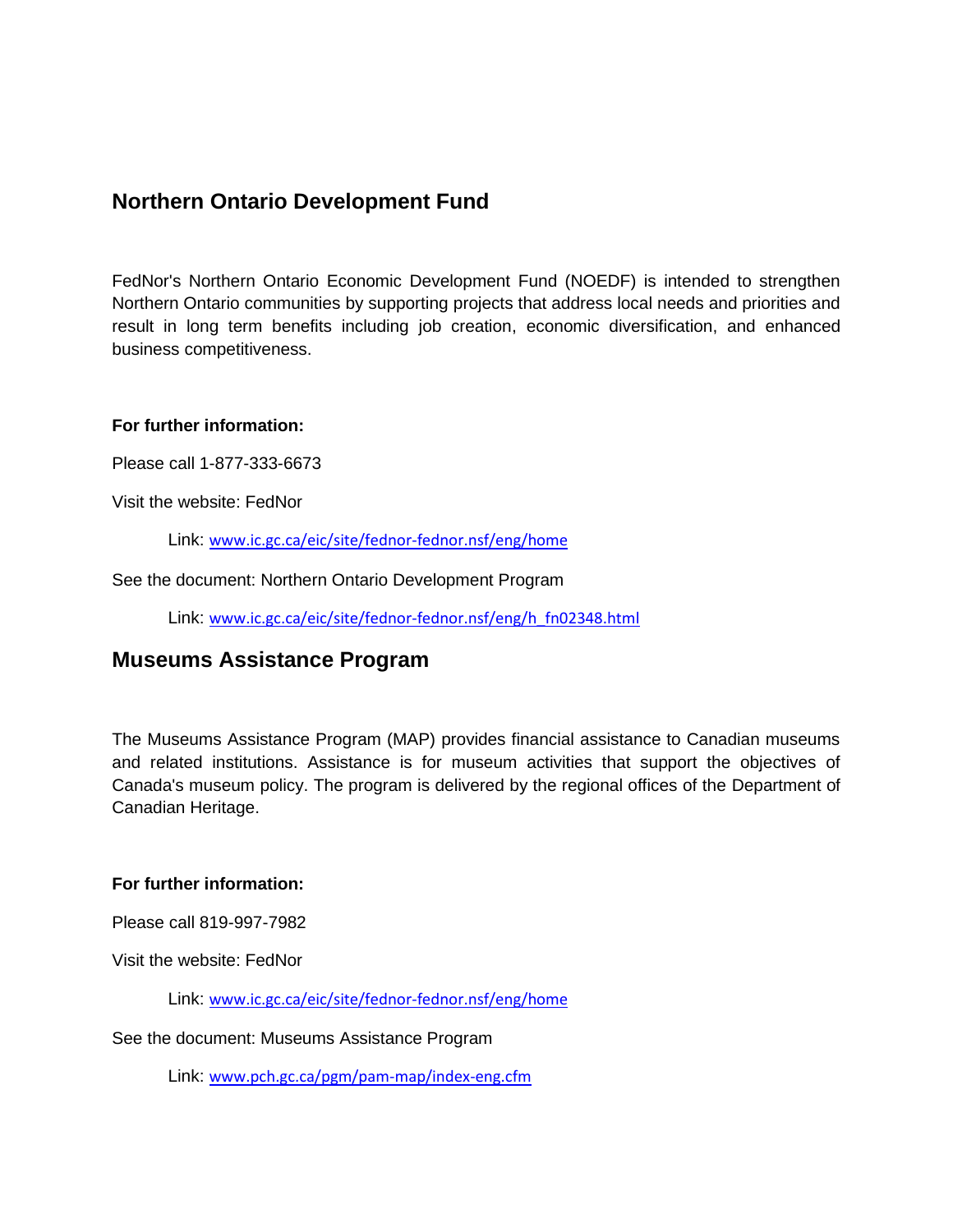## <span id="page-15-0"></span>**Moving on Sustainable Transportation Program - MOST**

Transport Canada established the Moving On Sustainable Transportation (MOST) program to improve education and awareness of sustainable transportation in Canada. MOST is a fiveyear, \$2.5 million contribution program designed to stimulate the development of innovative tools, approaches and practices for sustainable transportation.

#### **For further information:**

Please call 613-998-6607

Visit the website: Moving On Sustainable Transportation

Link: [www.tc.gc.ca/programs/environment/MOST/menu.htm](http://www.tc.gc.ca/programs/environment/MOST/menu.htm)

## <span id="page-15-1"></span>**Canada's Computers for School Program**

This program is responsible for channeling surplus computers and software into classrooms and public libraries across Canada.

#### **For further information:**

Visit the website: Computers for Schools

Link: [www.ic.gc.ca/eic/site/cfs-ope.nsf/eng/home](http://www.ic.gc.ca/eic/site/cfs-ope.nsf/eng/home)

## <span id="page-15-2"></span>**Municipal Governments**

The city or town in which the not-for-profit organization will be based may provide funding for projects through locally administered programs.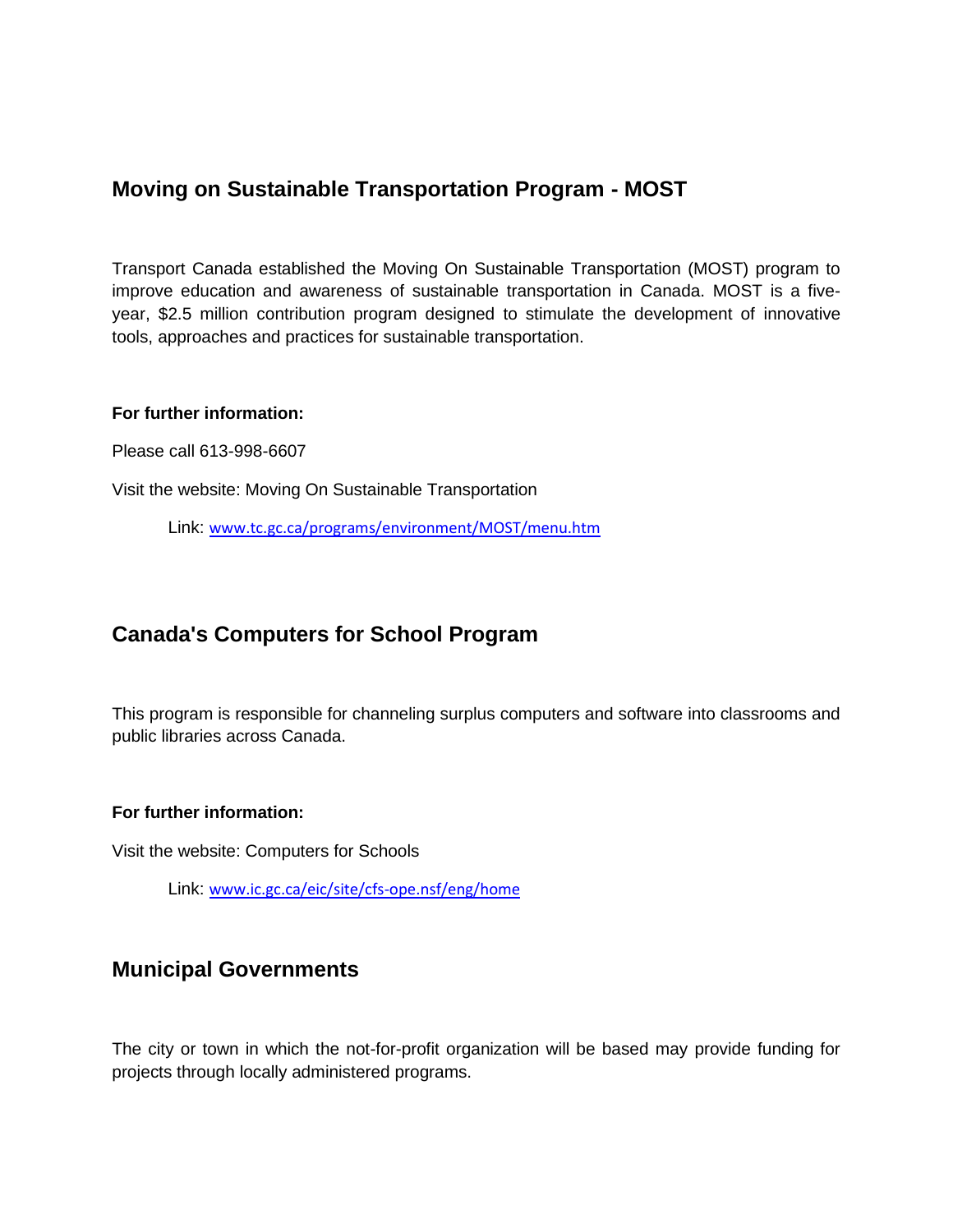#### **For further information:**

Please call the appropriate municipal government.

For a list of municipal government websites, visit the *Municipalities in Ontario* website

Link:<https://www.ontario.ca/page/list-ontario-municipalities>

## <span id="page-16-0"></span>**Foundation Directories and Other Publications**

Some privately-published directories of organizations and foundations that donate to not-forprofit organizations are often available through local libraries and Regional Access Program offices.

## <span id="page-16-1"></span>**Other Not-for-profit Agencies**

Other not-for-profit agencies that have similar goals may provide funding in some instances. A number of not-for-profit agencies can be found by locating various directories in local libraries and Regional Access Program offices (to locate an office close to you, please refer to the *Regional Access Program Locations page*). A directory of not-for-profit organizations can also be found on the Charity Village website, [www.charityvillage.com](http://www.charityvillage.com/) *.*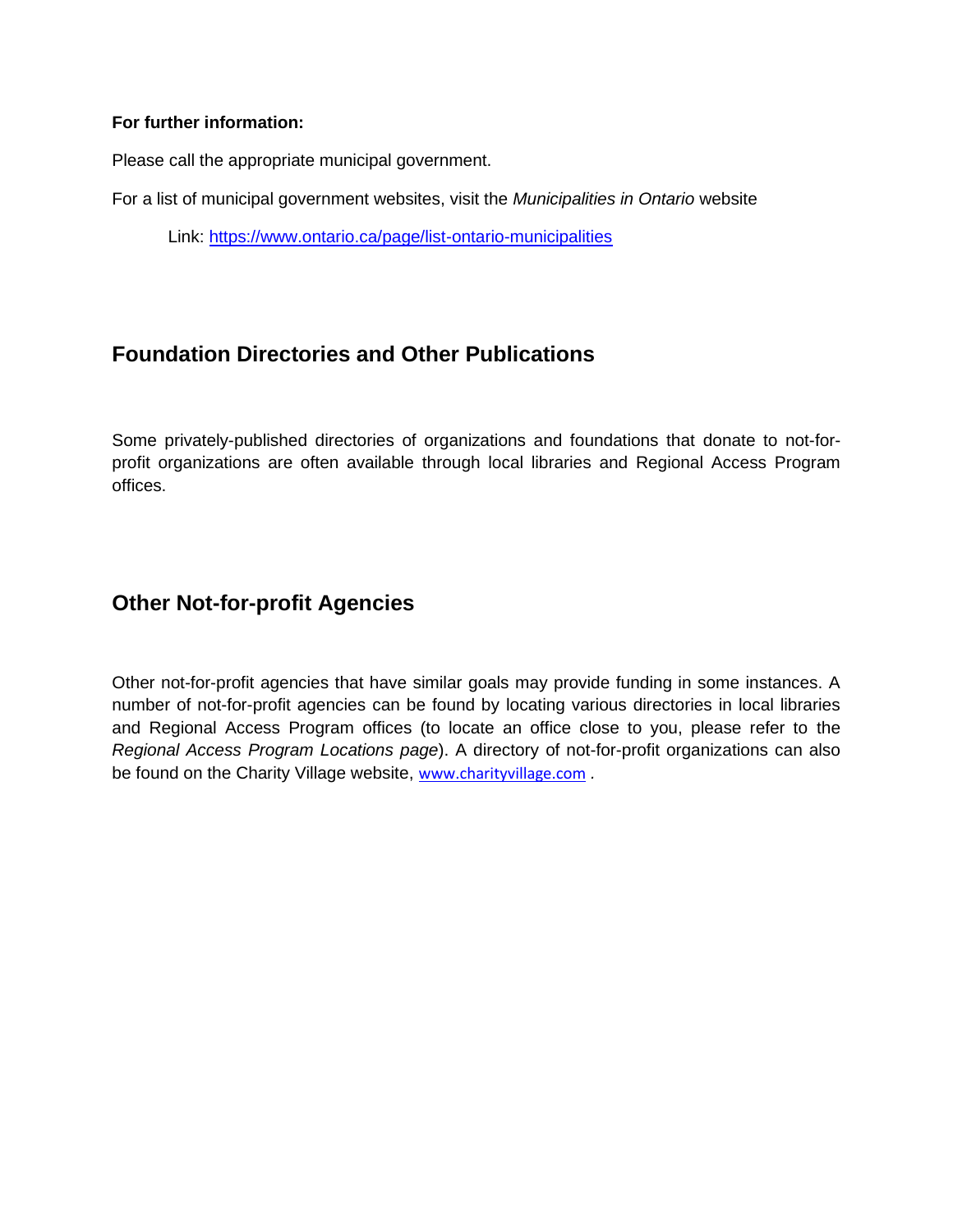<span id="page-17-0"></span>In this section, you will find information and links to a variety of tax-related topics of interest to those involved in the not-for-profit sector.

## <span id="page-17-1"></span>**Non-profit Organization - NPO - Information Return**

As required by subsection 149(12) of the *Income Tax Act*, a Not-for-Profit Organization may have to file an Information Return. Once an organization has filed this information return, it has to keep filing, for as long as it remains an NPO, regardless of the dollar value of its revenues or the book value of its assets.

#### **For further information:**

Please call 1-800-959-5525

Visit the website: T1044 Non-Profit Organization (NPO) Information Return

Link: [https://www.canada.ca/en/revenue-agency/services/forms](https://www.canada.ca/en/revenue-agency/services/forms-publications/forms/t1044.html)[publications/forms/t1044.html](https://www.canada.ca/en/revenue-agency/services/forms-publications/forms/t1044.html)

## <span id="page-17-2"></span>**Other Resources**

Canadian Co-operative Association

Charity Village - Canada's supersite for the nonprofit sector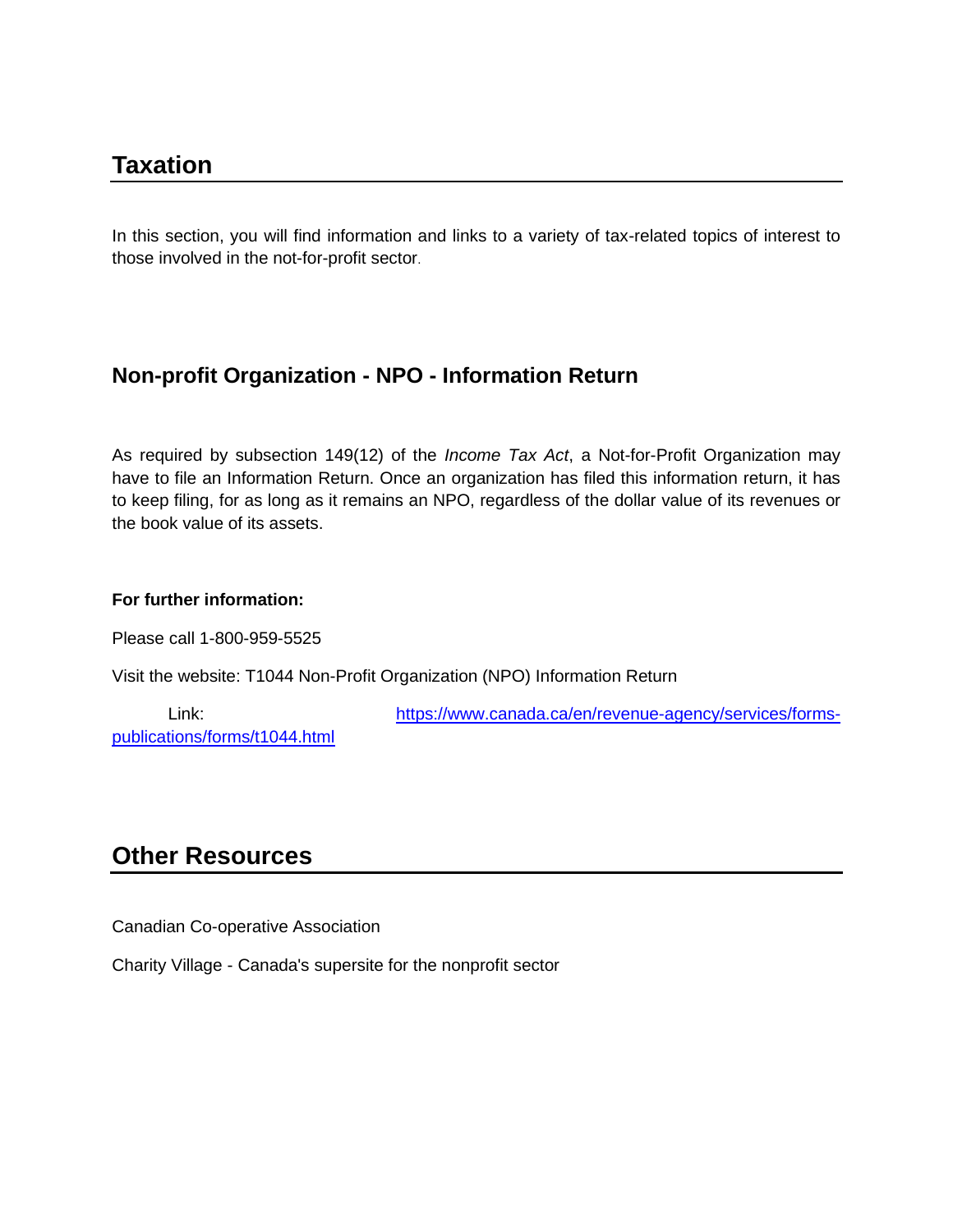## Need more information?

**Click:** Canada-Ontario Business Service Centre

#### **Call: 1-888-576-4444**

**Visit:** visit our Regional Access Program Locations page to locate an office near you

Some of the organizations listed above are not subject to the federal *Official Languages Act* or the *French Language Services Act* of Ontario. Their services may not be available in both official languages.